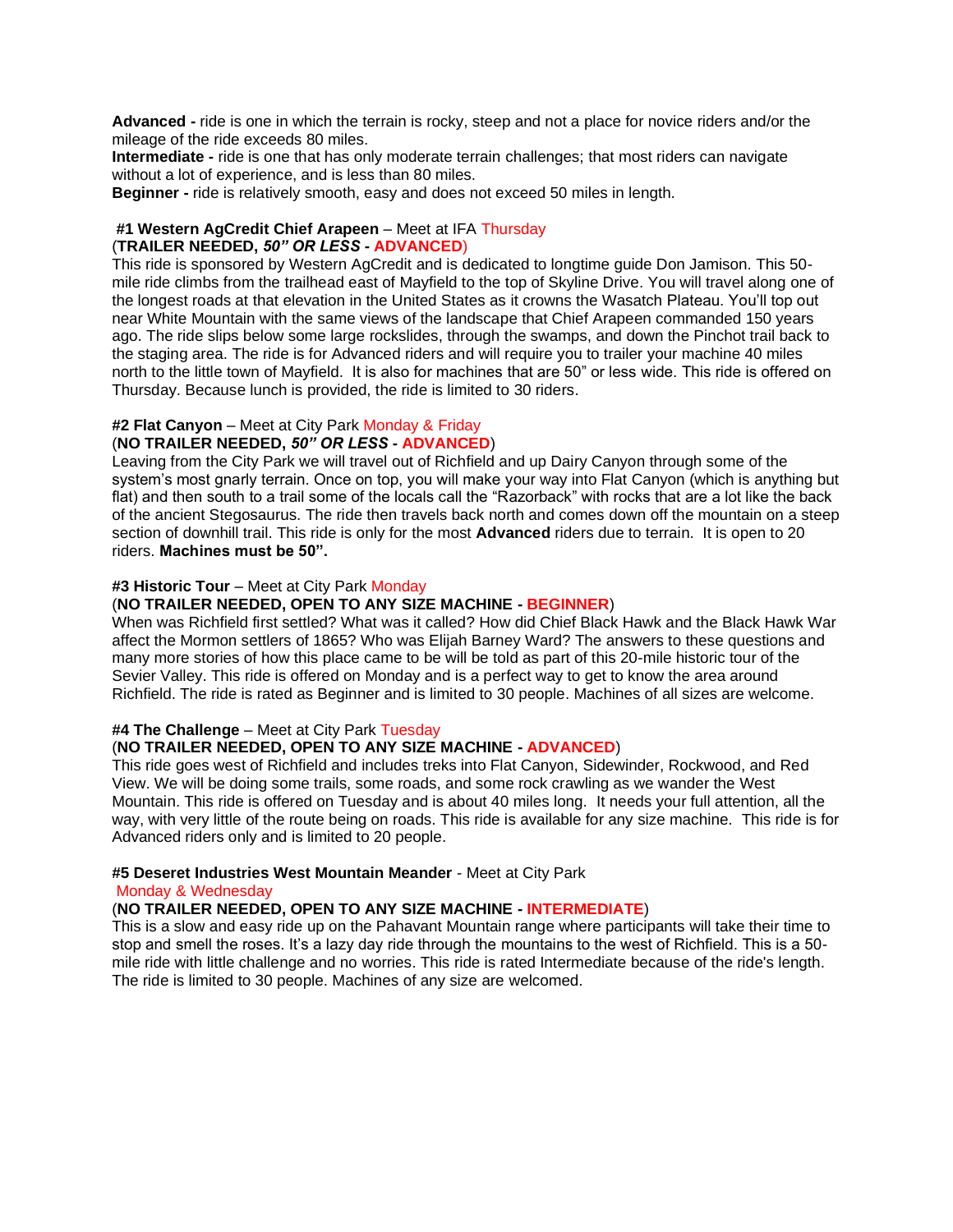#### **#6 Winger's Roadhouse Hot Wings Special** – Meet at Fairgrounds

#### Monday & Wednesday

#### (**NO TRAILER NEEDED, OPEN TO ANY SIZE MACHINE - BEGINNER**)

This one involves fun, great views of the valley with snacks provided by Winger's Roadhouse of Richfield, the ride sponsors. This 45-mile ride is an easy trek along the base of Monroe Mountain to a favorite overlook that the locals call Thompson Basin. Riders are rewarded with a breathtaking view of the entire Sevier Valley. This is a Beginner ride offered on Monday and Wednesday and is limited to 30 people. It is open to machines of all sizes.

#### **#7 Devil's Armchair sponsored by IHC** - Meet at City Park Tuesday & Friday (**NO TRAILER NEEDED, OPEN TO ANY SIZE MACHINE - INTERMEDIATE)**

This ride goes west out of Richfield on Tuesday and Friday and climbs to the top of the Pahvant Mountain range. The riders will have an amazing view of the Devil's Armchair and the valleys beyond. On a clear day you can see across the west desert of Utah all the way to Nevada! The route is wide with moderate turns and no major obstacles. This ride is rated Intermediate and is approximately 60 miles in length. This ride is limited to 30 people.

## **#8 Quality Inn's Bear Valley Ride** – Meet at Fairgrounds Monday

#### (**NO TRAILER NEEDED, 50" OR LESS - INTERMEDIATE**)

This ride is sponsored by the Quality Inn of Richfield and travels east out of Richfield onto the Monroe Mountain. This ride twists and turns along routes used by the early Mormon pioneers. There are a couple of steep sections with some switchbacks that will require your full attention. This 60-mile ride is offered on Monday and your lunch will be provided by the good folks at the Quality Inn. It has been rated Intermediate; is limited to machines 50" or less. This ride is limited to 30 people.

#### **#9 Ring-around-Mt. Terrill** – Meet at Fairgrounds Tuesday (**TRAILER NEEDED, 50" OR LESS - ADVANCED**)

This ride takes you over some of the best trails and most beautiful scenery the State of Utah has to offer, Seven-Mile, Lost Creek, Broadhead Lakes, Gooseberry, Niotch, Yogo Pass, UM Creek, UM pass … all the way around Mt. Terrill. You'll see this 10,000"+ peak from every side. This ride begins with a short commute to the sand ledges and quickly turns to amazing 50" trails, which will challenge the best to keep up. We'll encounter steep hill climbs, rock gardens and tight trails through amazing aspen groves and small open meadows. This ride is offered on Tuesday and you will only need to trailer your machine approximately 20 miles. The ride is 60 miles and is rated as an Advanced ride due to the distance and technical terrain. This ride is for machines that are 50" or less wide and has a capacity of 30 people!

#### **#10 Anthony's Flat/Water Hollow** – Meet at SVC Thursday (**TRAILER NEEDED, 50" OR LESS - INTERMEDIATE**)

This ride is held on Thursday and requires you to trailer your machine to the Gooseberry Trailhead up Salina Canyon. You'll spend much of the day on the Great Western Trail and even part of the Old Spanish Trail. This is a 40-mile loop that is rated intermediate. Sorry, no machines over 50" wide. The ride has a capacity of 30 people. This ride is similar to the Anthony Flat/Bull.

#### **#11 Paiute Trail Hall of Fame Ride** – Meet at Ogden's Monday (**TRAILER NEEDED, 50" OR LESS - ADVANCED**)

There are currently 10 individuals who have been inducted into the Hall of Fame, 4 of whom are still with us. If you want to ride with Fred Christensen, Roger Foisey, Stan Adams or Max Reid this is the ride for you. This 65-mile ride is held on Monday. You will trailer your machine to the Hoovers Rest Area. The ride will go up Deer Creek past the Silver King Mine, into the Kimberly area alongside trails that will take you beneath the Hogback and Marbletop mountains. The ride will come down the back side of Kimberly, into the Fremont Indian State Park, up the Max Reid trail and then back down Deer Creek. Miners, vistas, historic Native American culture, and a great riding adventure; what more could you want? Make sure to pack a lunch and have a full tank of gas. This ride is rated as Advanced for terrain and is limited to machines that are 50" or less in width. Up to 30 people will be allowed on this one!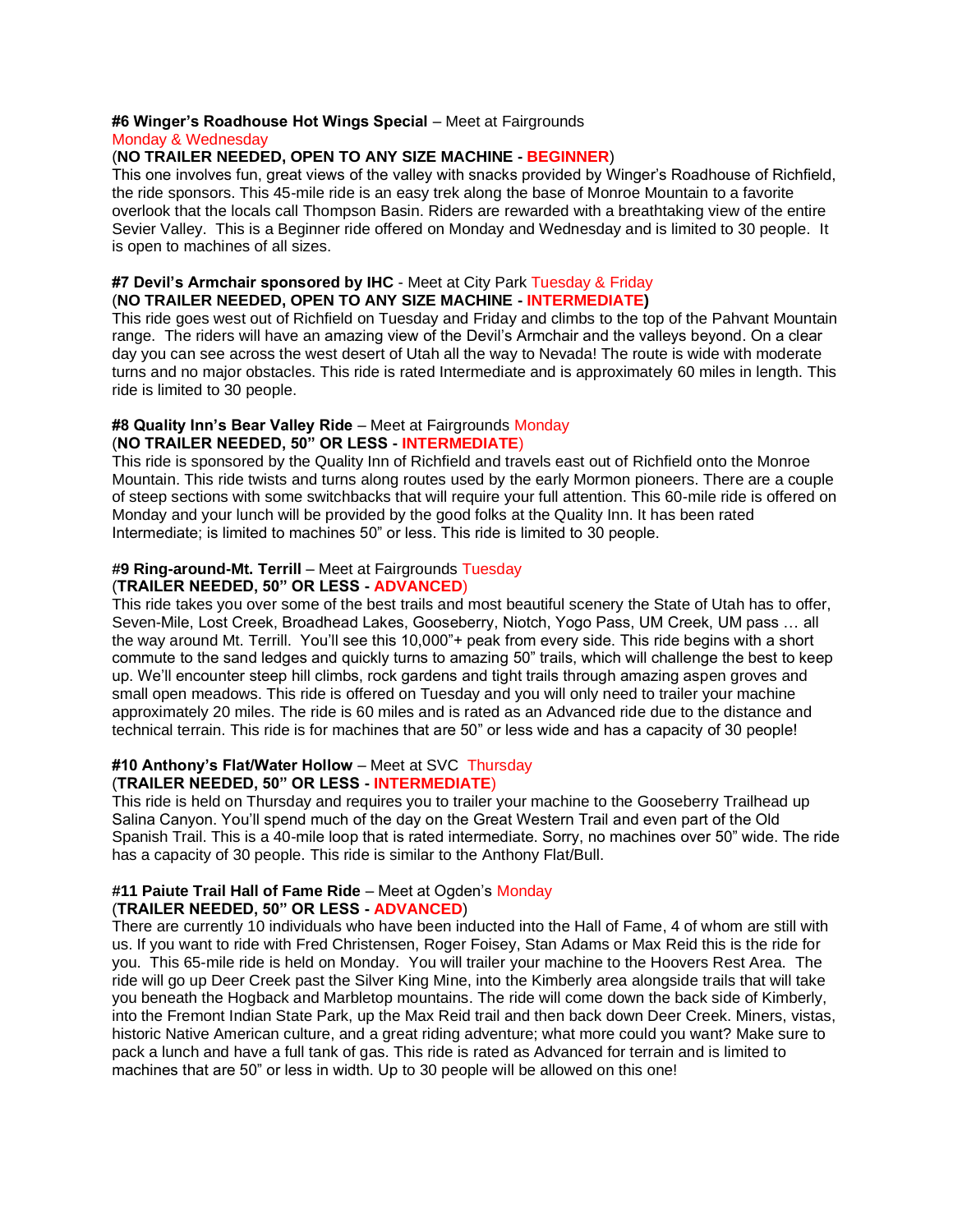### **#12 Mountain of Gold** - Meet at SVC Friday

## (**TRAILER NEEDED, OPEN TO ANY SIZE MACHINE, - INTERMEDIATE**)

The ride is held on Friday and requires that you trailer your machine 28 miles south to Marysvale City Park. During the ride you will visit the Ghost Town of Bullion and Miners Memorial Park where you will have an opportunity to step back in time to when steel was driven by hand and tons of muck was hauled to the mill in search of Gold. The ride will continue to Hennessy Point – a breathtaking view; don't get too close to the edge! Then on to the top of Alunite Ridge, that's well above timberline folks, where we'll look for Mountain Goats and measure how big the sky is at the top of the mountain. Then it's a downhill run through Cottonwood and back to Marysvale. The ride is 35 miles long with some challenging spots. You do not want to forget your camera. It is rated Intermediate, allows 30 riders, and machines of all sizes are welcome.

#### **#13 The Silver King** - Meet at Home Depot Thursday (**TRAILER NEEDED, 50" OR LESS - ADVANCED**)

Ancient Indians and gold ... This ride starts at a lost city and takes you through the heart of gold country. Experience views of the Rocky Mountains that few get to see, go back in time at the Silver King Mine, ride epic trails with new friends from all over the world. This ride has got it all! This ride is offered on Friday and begins at Fremont Indian State Park – requiring you to trailer your machine 20 miles south on I-70. The ride involves a portion of the Max Reid Trail, a visit to the Silver King Mine, Kimberly Ghost Town, Mill Creek, Fish Creek and the old Cove Fort Highway. So much to see and do. It's a 55-mile ride and is rated Advanced for terrain. It is limited to machines no wider than 50" with a 30 rider capacity.

### **#14 Scott's Splash of Vanilla and Dash of Chocolate** - Meet at Fairgrounds Monday (**NO TRAILER NEEDED, OPEN TO ANY SIZED MACHINE - INTERMEDIATE**)

This ride is sponsored by Scott's Splash-n-Dash carwash. This is a great, "get to know the area" ride, focusing on the north and central portions of Monroe Mountain. It's about 70 miles long, so you'll need a full tank of gas. After leaving Richfield you will head up and over Cove Mountain past Big Lake, into the conifer and aspen forest zone. Then over towards Monroe Mountain while staying high in elevation. This ride is a great way to kick off the Jamboree as it offers beautiful views of Grass Valley early in the day and Sevier Valley during the afternoon. The ride is offered on Monday and allows up to 30 riders.

#### **#15 Central Utah Health Department's Duck Lake** - Meet at Fairgrounds Monday (**NO TRAILER NEEDED, OPEN TO ANY SIZE MACHINE - INTERMEDIATE**)

This ride visits Big Lake, Annabella Reservoir, and Deep Lake, yet it draws the name "Duck Lake"? Yes, there is a Duck Lake, but it's a pond compared to the others. Maybe run the question past your guides and see if they know the answer. We may also see some of Cove Mountain trails depending on the time. This is a beautiful ride and a great time on the mountain. Lunch will be provided by the Central Utah Health Department. It is around 50 miles and rated Intermediate. Open to ATVs and UTVs of all sizes and is limited to 30 riders.

#### **#16 Whispering Canyon** - Meet at Home Depot Friday

#### (**TRAILER NEEDED, OPEN TO ANY SIZED MACHINE** - **BEGINNER**)

Come join us as we meander through Clear Creek Canyon. We will trailer to the Max Reid Trailhead across from the museum at Fremont Indian State Park. We will have a uniquely guided tour by park staff (behind the scenes tour of the park) where we will experience prehistoric and historic sites. We will start with a unique description of the historical importance of the canyon. We will see exclusive views of not often seen rock art from the seat of your ATV. We will follow a route to exciting petroglyphs, pioneer history, geological formations, and many other interesting behind-the-scenes panels that most visitors don't see. This ride is open to riders of all experience levels. Come and see these panels and hear these cultural stories. This ride is sponsored by the Fremont Indian State Park and Museum. They will be serving Indian Fry Bread or Indian Tacos for \$5.00 per plate during the lunch break. This ride allows for up to 20 riders with machines of all types and sizes.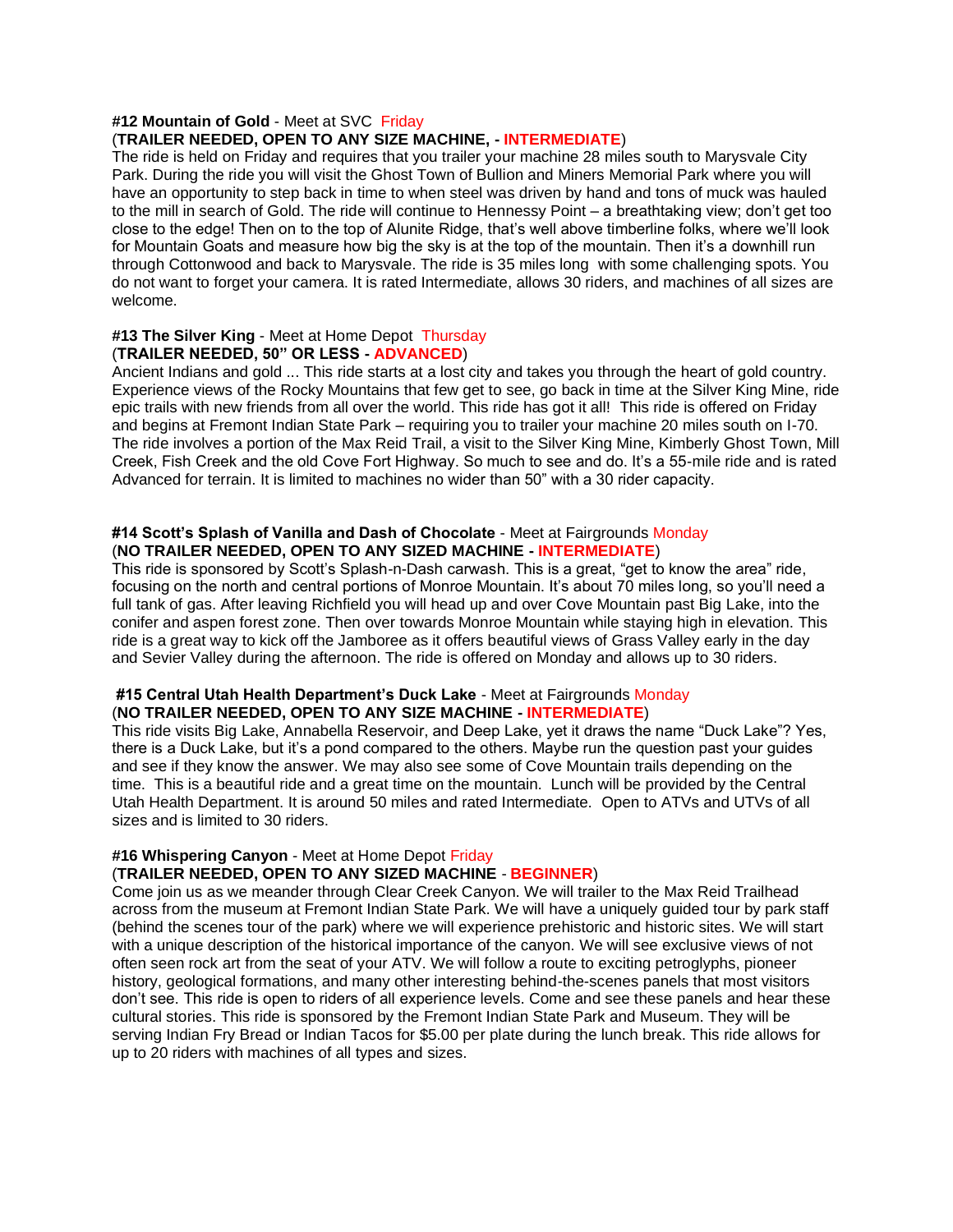#### **#17 Millard CountyTourism Adelaide Rendezvous** - Meet at City Park

#### Tuesday & Friday

## (**NO TRAILER, OPEN TO ANY SIZE MACHINE - INTERMEDIATE**)

This Tuesday and Friday ride is sponsored by Millard County Tourism – the good folks from across the west mountain. Riders will take a leisurely ride west and south across the Pahvant Mountain and after a quick stop by the Adelaide campground will ride into Kanosh where Millard County will provide a delicious meal. Hopefully the ride over and back will offer wildlife viewing opportunities with abundant deer, turkey and possibly elk. This 72-mile ride is rated Intermediate, open to any size machine and is limited to 25 riders.

#### **#18 Durkee and the Elbow** - Meet at SVC Wednesday (**TRAILER NEEDED, OPEN TO ANY SIZE MACHINE - BEGINNER**)

This ride is located near the town of Marysvale on the western slopes of the Monroe Mountain. It is held Wednesday and will require that you trailer your machine south to Marysvale. We'll depart from Marysvale City Park and head east. Maybe if we're lucky we'll see some deer, elk or a turkey. At the very least you'll hear some interesting stories about the area and its early settlers. This 35-mile ride is rated Beginner and has room for 30 riders.

#### **#19 Elkhorn and Thousand Lakes** - Meet at Fairgrounds Wednesday (**TRAILER NEEDED, 50" OR LESS - INTERMEDIATE**)

The drive to the trail head is a picture-perfect start to this adventure. We drive past Fish Lake where we take a minute to look at the Kokanee Salmon that just might be spawning. Then on to Zedds Meadow and down the beautiful Fremont River Gorge. We will switch to machines and take the Great Western Trail onto Thousand Lake Mountain; to the top of the World. You will be overlooking Capitol Reef National Park, Cathedral Valley, The Henry Mountains and Utah's vast east desert, which stretches into Colorado. All this from beautiful pine and aspen covered forest trails. This Intermediate, 60-mile ride is limited to machines 50" or less. We will have you back to Richfield before supper. Open to the first 30 riders.

## **#20 Ensign Staffing's Mytoge Mountain** - Meet at SVC Monday

## (**TRAILER NEEDED, OPEN TO ANY SIZE MACHINE - INTERMEDIATE**)

This ride is offered on Monday and will travel onto Mytoge Mountain where riders will get some unique and fantastic views of Fish Lake. The ride also includes a climb onto the Fishlake High Top for a 11,000 ft. high point that offers fantastic views in all directions. You will have to trailer your ATV/UTV some 40 miles to just south of Fish Lake. The route is rated Intermediate. Yep, it's UTV friendly. Come one come all for this 40-mile ride. Make sure to bring along a good lunch. There is room for 30 riders.

## **#21 Sister City Visit** - Meet at City Park Wednesday & Friday

## (**NO TRAILER NEEDED, OPEN TO ANY SIZED MACHINE - ADVANCED**)

Come ride with us to Richfield's sister city to the west, Fillmore. This ride is offered on Wednesday and Friday and involves an 80-mile ride over the top of the Pahvant Mountain and back. We'll ride along the top and then down Chalk Creek. While in Fillmore, top off our tanks and get some lunch, so bring along a few bucks.Then we'll return via Sand Rock Ridge, which will encourage you to lean forward on your machine. This ride is open to machines of any size. The ride is rated as Advanced simply because it is a lot of miles. There is room for 30 riders.

#### **#22 Gary Shoes Manti Canyon** - Meet in parking lot behind Gary Shoes Tuesday (**TRAILER NEEDED, OPEN TO ANY SIZED MACHINE - ADVANCED**)

This ride is sponsored by Gary's Shoes and will be held on Tuesday. The ride requires that you trailer machines to Manti (45 miles). Then it's up the old Sheep Trail, on to the Skyline Drive and to the family cabin near Ferron Reservoir where Gary, Scott and crew will provide tasty hamburgers. After lunch some twists and turns and challenges on the way back down Manti Canyon to the trailhead. This ride is 70 miles long and rated Advanced due to some sections of the trail that are steep and rough. There is room for 30 riders and the ride is for machines of all sizes.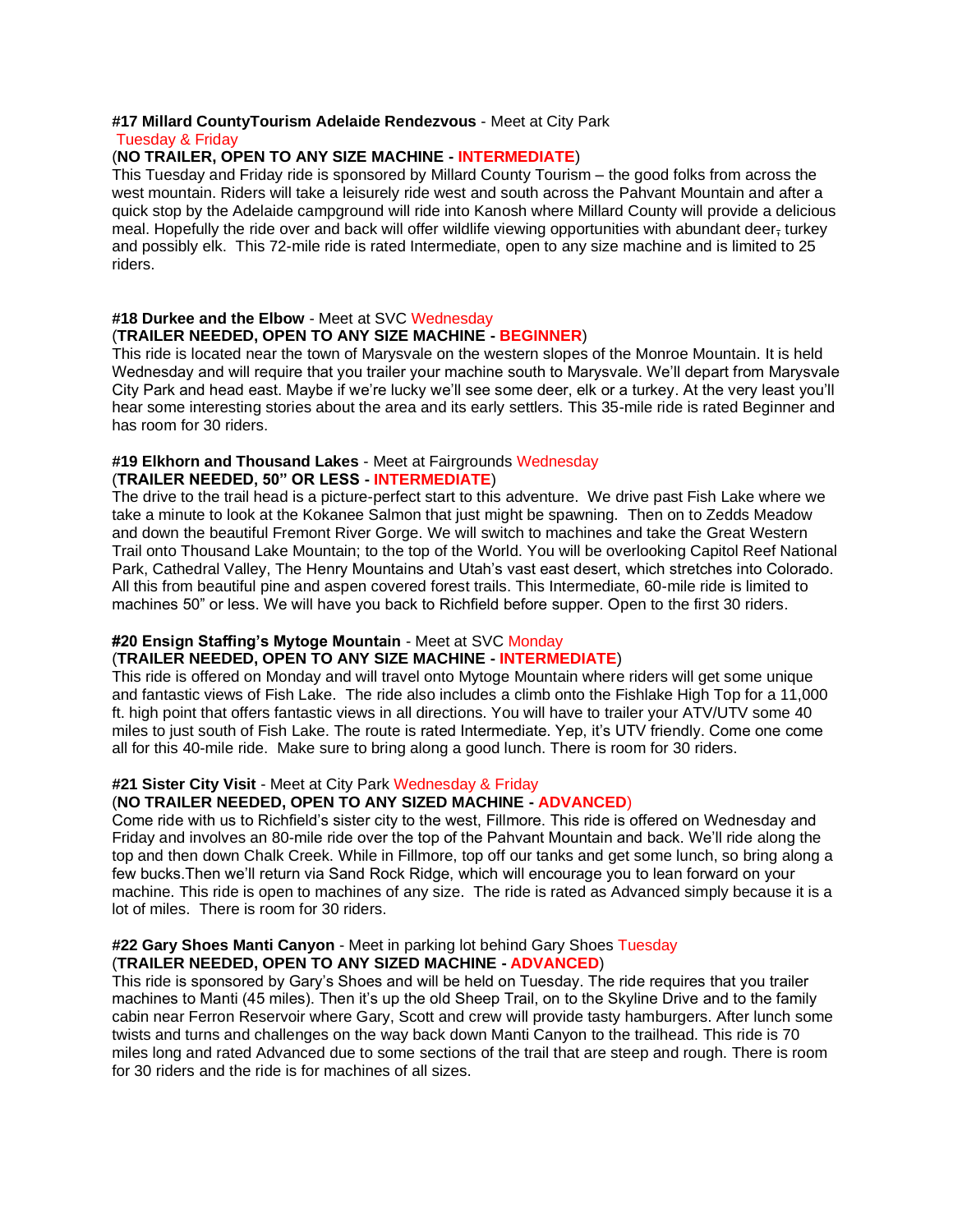#### **#23 Big Daddy's Deli Couples Special** - Meet at Home Depot Thursday (**TRAILER NEEDED, OPEN TO ANY SIZED MACHINE - INTERMEDIATE**)

Take your honey on this 30+ mile ride to the top of the mountain! You'll trailer your vehicles down Highway 89 to the "Whistle Stop '' trailhead just across the street from Big Rock Candy Mountain. This ride is sponsored by Big Daddy's Deli. You will enjoy the Deer Creek Trail and then to the top of the Tushars. I've been told the sky is bigger at the top of the mountain. You'll have a chance to check it out for yourself as you go above timberline and stop on the summit at 11,500 feet in elevation. On a clear day you can see into Nevada to the west. Be sure to keep an open eye for mountain goats and other wildlife. You might want to bring along your binoculars. Don't worry about lunch – Big Daddy's has you covered. This ride is rated Intermediate and allows for 30 riders. Open to machines of any size, similar to #32 Soaring with Eagles.

## **#24 Chief Walkara's Special** - Meet at City Park Friday

#### (**NO TRAILER NEEDED, OPEN TO ANY SIZED MACHINE - ADVANCED**)

This ride is held on Friday and leaves from the City Park. The ride will take you along the top of the Pahvant Range, along trails that were traveled by the famous Ute war chief, Walkara. You'll see Beehive Peak, a prominent red rock formation, from all sides and angles. You'll get spectacular views of Sanpete, Sevier, and Millard counties from 9,000+ foot pine and aspen forest. The ride will return via Willow Creek and Aurora. The ride is 85 miles, so you might need a little bit of extra fuel, depending on your unit's capabilities. Because of the distance the ride has been rated Advanced. There is room for 30 riders and machines of any size.

#### **#25 Kanosh** - Meet at City Park Monday

#### (**NO TRAILER NEEDED, 50" OR LESS - ADVANCED**)

This ride takes place on Monday and is 80+ miles to the community of Kanosh via Bull Valley on the Pahvant Mountain. While there are a few segments of challenging trail, this ride is rated Advanced for its length. It is limited to machines under 50". There is room for 30 riders. Enjoy the fall colors of the west mountain as they contrast with views of the west desert and Great Basin. This ride has lots of trails and few roads, and rich scenery. Bring along your lunch and enjoy

#### **#26 Fish Lake Hightop** - Meet at Fairgrounds Thursday (**TRAILER NEEDED, OPEN TO ANY SIZE MACHINE - INTERMEDIATE**)

Trailer to Koosharem Reservoir, turn east across the dam, unload and head up the old Fish Lake Banburger Road. We will travel East to the South side of Fish Lake then up to Hightop, Hancock Flat and onto Daniels Canyon before heading back to the trucks. Make sure to pack a lunch and a love of the mountains. This Thursday ride is only 40 miles with minimal challenges. The ride is rated as an Intermediate and there is room for 20 riders. Both ATVs and UTVs of any size are welcome. This ride is similar to the Mytoge Mountain ride held on Monday.

#### **#27 The Spanish Trail Special -** Meet at IFA Friday (**TRAILER NEEDED, 50" OR LESS - ADVANCED**)

This ride travels along a portion of the Old Spanish Trail that went from Santa Fe, New Mexico, through southwest Colorado, Utah, Nevada, and ended up in Los Angeles. It was the longest, crookedness, roughest trade route in the old west. You'll be riding along the main leg up Salina Canyon and then along part of the Fish Lake Cut-off, where traders tried to shorten the route by cutting through the Fish Lake Basin. You'll need to trailer your machine just over 30 miles to exit 73 along I-70. You will ride some of the most scenic routes the Gooseberry system has to offer, including some challenging trails. This ride is 50 miles long and rated as Advanced due to steep rocky terrain. Open to "50" inches or less in width and will accommodate 20 riders. Make sure to pack a lunch!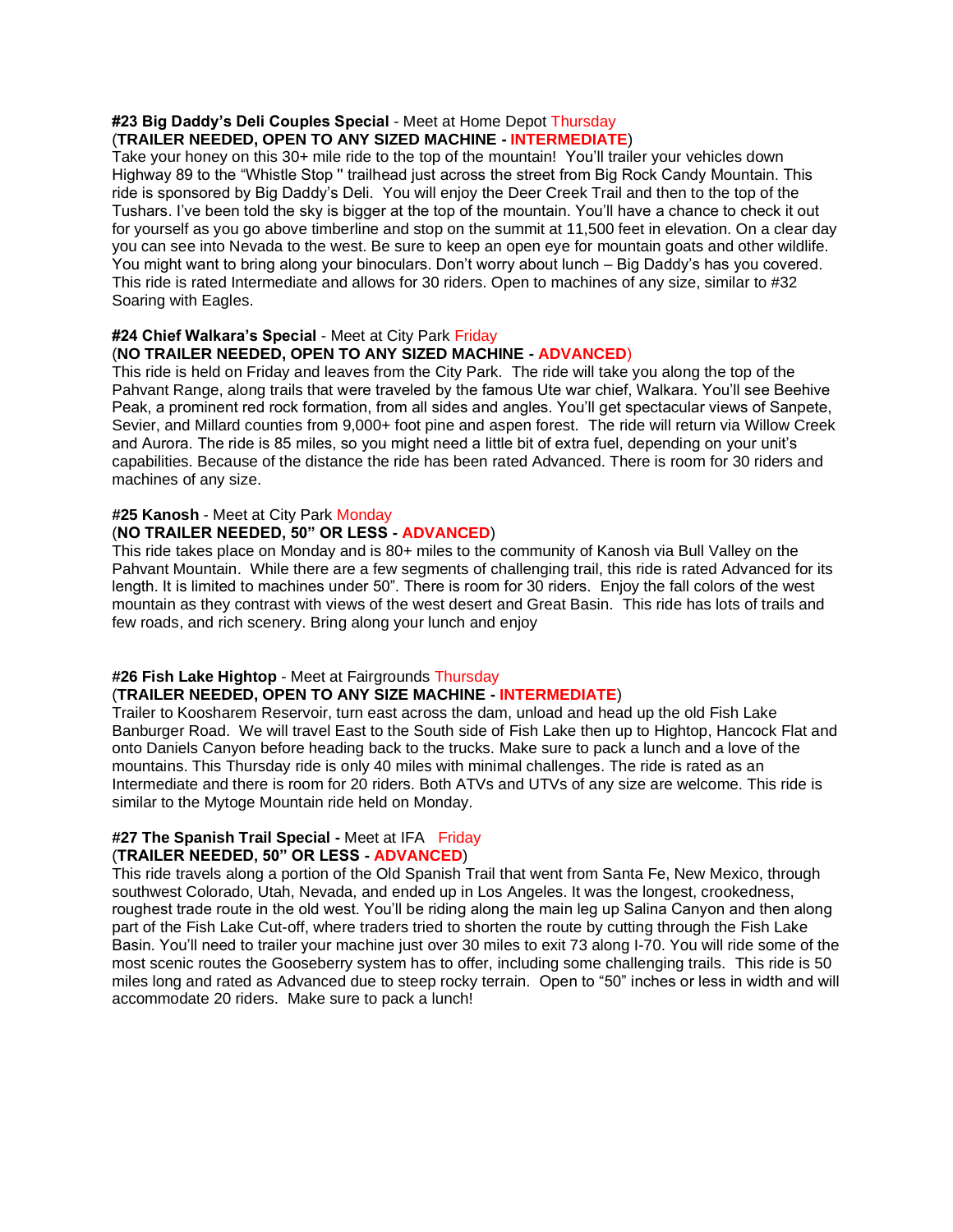## **#28 Three Mountain Adventure** - Meet at SVC Thursday

## (**TRAILER NEEDED, OPEN TO ANY SIZE MACHINE - ADVANCED**)

Thursday we start in Monroe, so you'll have to trailer your ATVs 10 miles to the unloading area. Then it is south and east over the top of the mountain. Riders on this ride are in for a treat – as they wind and traverse through three different mountain ranges including Monroe, Langdon and Forshea. The ride offers fantastic vistas to the east, south and west as well and some of the most beautiful fall leaves anywhere. This ride is a must if you like beautiful mountains and love to ride. It is a long ride covering about 90 miles and well worth it; thus rated Advanced. There is room for 30 riders.

#### **#29 Upper Quitchupah** - Meet at SVC Tuesday

#### (**TRAILER NEEDED, OPEN TO ANY SIZE MACHINE - INTERMEDIATE**)

This ride requires that you trailer your machine about 37 miles to the trailhead at Accord Lakes Mountain Retreat. The ride is only about 25 miles but on some of the best trails in the system. Views include ponderosa pines and aspen forests along with several interesting historical sites. Lunch will be provided. This is one ride that you do not want to miss. It is available to machines of all sizes and allows up to 30 riders. This ride is rated Intermediate.

## **#30 Cove Fort** - Meet at SVC Wednesday

## (**TRAILER NEEDED, 50" OR LESS - ADVANCED**)

This ride offers riding, together with a good dose of local history. The ride leaves from the trailhead in the Fremont Indian State Park and makes its way to a great vista of Clear Creek Canyon and into Cove Creek. A drop into the Cove and on to Cove Fort is an exhilarating leg of the trip. After the tour of Cove Fort, the ride will make its way up onto the south end of the Pahvant range, where deer and elk are plentiful, before returning to Fremont Indian State Park via the Sam Stowe trail. Make sure to pack a lunch. This ride is 60+ miles long and allows 30 riders. It has some great two track trails and is for machines that are 50" or less and for Advanced riders only due to terrain.

#### **#31 Leisurely and Scenic** - Meet at Uhaul Tuesday

## (**TRAILER NEEDED, OPEN TO ANY SIZED MACHINE - INTERMEDIATE**)

This Tuesday ride gives participants an opportunity to see some of the best country the trail system has to offer. Leaving Monroe, the ride will travel onto Monroe Mountain and then make its way up, down, through and around trails, terrain and scenic beauty that is unmatched. We will be visiting Manning and Box Creek Reservoirs along the way. This is rated Intermediate due to length. It is around 70 miles, give or take a few, and allows for 30 riders. Oh, and yep – all machine sizes are welcome.

## **#32 Soaring with the Eagles** - Meet at Ogden's Tuesday & Friday

## (**TRAILER NEEDED, OPEN TO ANY SIZE MACHINE - INTERMEDIATE**)

This ride is offered on Tuesday and Friday of Jamboree week. You will be required to trailer your machine to the rest stop south of Big Rock Candy Mountain. Then it's up the beautiful Deer Creek Canyon. We'll take a side trip to the Silver King Mine, where there are restrooms. After that, we'll head up to where the eagles soar and the wild mountain goats live above 11,500 feet, the highest point of the Paiute Trail System. We will make a stop to look for the goats, so bring your binoculars or scope to spot them. Then we'll continue over the top and start down "the other side of the mountain to see what we can see", turn around and head down Beaver Creek to Marysville. Stopping there for a break before making our way back to the trucks. This ride is about 50 miles long and travels on the mostly high mountain roads that will handle any size ATV or side by side. It is rated Intermediate, with a couple spots that may border on Advanced. This ride allows for 30 riders. This ride is similar to #23 Big Daddy's Couples Day ride held on Thursday.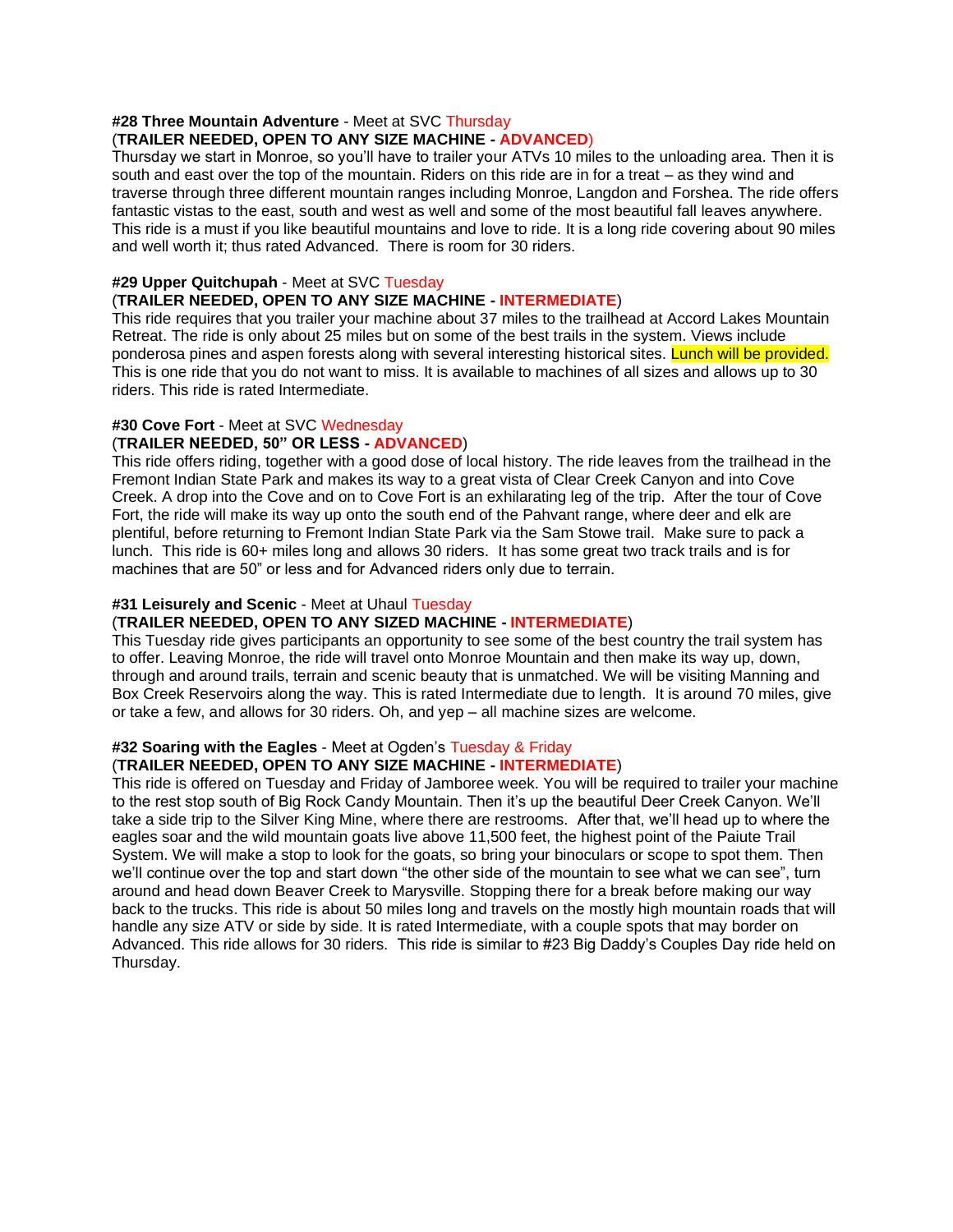#### **#33 Beaver Mountain Loop** - Meet at Fairgrounds Tuesday & Thursday (**TRAILER NEEDED, 50" OR LESS - ADVANCED**)

This Tuesday and Thursday ride is sponsored by the Tushar Mountain ATV Club. The ride covers 60 miles and requires that you trailer your machine about 60 minutes to Beaver, but your time will be well spent. Leaving from Beaver, the ride will travel east along the PST 05 onto the Tushar Mountains. It will wind up steep, twisting, tree-lined trails, travel through flower spotted meadows, negotiate switchbacks through beautiful groves of aspens and finally follow bubbling streams along the PST 68 back into Beaver. Bring along snacks, a camera and lunch. We will stop at several scenic lookouts. This ride is Advanced and allows up to 30 riders. Only machines that are 50" or less wide are allowed on this one.

### **#34 Monroe Peak** - Meet at Uhaul Wednesday (**TRAILER NEEDED, 50" OR LESS - ADVANCED**)

The ride is offered on Wednesday and offers participants a spectacular view of the entire Sevier River Valley and beyond. You can't beat this one. You'll have to trailer your ATV to Monroe. There is one steep and twisty grade up Live Oak Trail, so we have rated this one Advanced. Bring along a lunch and a camera and enjoy some of the best Monroe Mountain has to offer. There is room for 30 riders. This is a 45-mile ride and restricted to machines 50" or less.

### **#35 Anderson Dairy and More** - Meet at Fairgrounds Wednesday (**TRAILER NEEDED, 50" OR LESS - ADVANCED**)

This 65 mile is Advanced. After trailering your machines to the little town of Koosharem we'll hit the Paiute #01 trail and climb to Milos Kitchen. The ride then drops into a narrow canyon loaded with dense aspen stands before it traverses across a canyon wall with amazing vistas all the way to Indian Flat where the trail passes over the ridge and drops into Box Creek Canyon. All of this is loaded with challenging 50" or less trails! The back half of the ride meanders throughout the Monroe Mountains past Barney Lake to the top near Marysvale Peak. We'll pass through recent logging areas and the amazing re-growth of forest following past wildfires! This ride offers something for everyone. Amazing views, incredible mountain trails and, if you're lucky, you may spot one of the area's incredible trophy elk. This ride is limited to machines 50" or less. There is room for 20 riders.

## **#36 Rock Shop at Elbow Ranch** - Meet at SVC Monday & Friday (**TRAILER NEEDED, OPEN TO ANY SIZE MACHINE - INTERMEDIATE**)

This 65-70 miles ride is offered on Monday and Friday of Jamboree week and gives riders an opportunity to see one of the little known secrets of the Paiute Trail – the Rock Shop at Elbow Ranch. The ride itself is absolutely beautiful and is open to machines of all sizes. The ride will be high in the foothills above the Elbow Ranch with great views on all sides. Be sure to bring lunch and your camera. We will be stopping at the rock shop to eat lunch and tour the shop – truly one of the friendliest and most interesting spots along the trail. This leisurely Intermediate ride will have a combination of both road and trail travel and is available for up to 20 riders.

#### **#37 Saddle Pass** - Meet at SVC Thursday (**TRAILER NEEDED, 50" OR LESS - ADVANCED**)

On this Thursday ride we'll spend some time in Saddle Pass on the south end of Thousand Lake Mountain where the vista of the Fremont River through Capitol Reef National Park and the Henry Mountains will take your breath away. We'll weave our way through the forest, past meadows and streams. You will see the contrast of the autumn colors with the bright red and gold landscape laying thousands of feet below. You'll visit a canyon overlooking the locals call "Little Bryce." Along the way you will see beautiful mountain lakes and the ancient Bristlecone Pine. Make sure to bring along a good lunch. We will be stopping at Elkhorn Campground to eat. This ride is for Advanced riders due to terrain and will take most of the day as it is a 50-mile ride. You will have to trailer your ATV 60 miles to the small community of Lyman. There is room for 30 riders and is only available for machines that are 50" or less.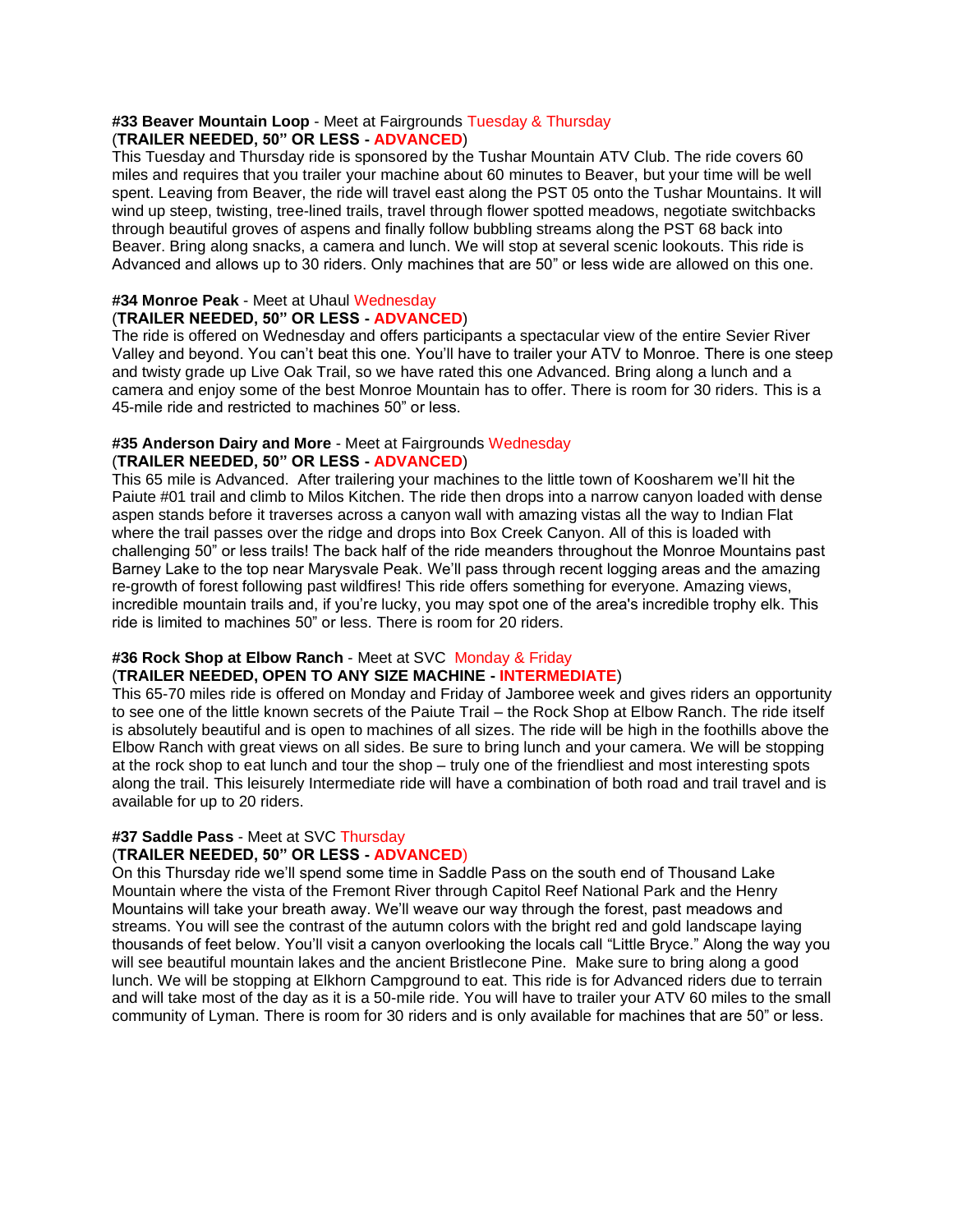#### **#38 Sevier County Commissioners Niotche Ride** - Meet at IFA Tuesday (**TRAILER NEEDED, 50" OR LESS - INTERMEDIATE**)

Spend the day with the Sevier County Commissioners on this Tuesday ride. The ride will trailer to the Sheep Creek trailhead in the beautiful Gooseberry area east of Salina. This ride has it all as it travels past Twin Ponds, Cold Spring, Farnsworth Lake and Lost Creek reservoir. Riders will enjoy a lot of trail and great scenery as you travel over UM Pass, into Sheep Valley and then over Niotche. This ride is about 50-miles and is rated Intermediate. It allows for up to 30 riders with machines that are 50" or less wide. Lunch will be provided by the Commissioners.

#### **#39 Rockwood** - Meet at Trailhead Tuesday & Friday

## (**NO TRAILER NEEDED, OPEN TO ANY SIZE MACHINE - INTERMEDIATE**)

What's a Rockwood? Well, it's the location of an old Forest Service Guard Station. The old buildings are gone, but the spot remains tucked into a handsome grove of aspen with a nearby spring. This is a laid back 50 mile trek through vegetative transitions and with the possibility of seeing deer and elk. You might hear an old Forest Service story, please share it. This ride is rated "Intermediate" and is open to all machines, room for 30 riders.

#### **#40 The State Bank Spare Rib Special** - Meet at Fairgrounds Tuesday & Friday. (**NO TRAILER NEEDED, OPEN TO ANY SIZE MACHINE - INTERMEDIATE)**

If you like to eat, and you like barbeque ribs, then you better get signed up for this one. This Tuesday and Friday ride will cross Cove Mountain and descend on the quaint community of Koosharem. Fill your gas tank at the Grass Valley Store, then drop by the Koosharem Café to fill your food basket. Hey, if you don't like ribs, they'll serve you an old-fashioned hamburger with all the trimmings. The prices are reasonable, and you won't be disappointed. Build up your appetite with a ride and then work it off with some more riding – what more could you ask? This Intermediate ride is just shy of 80 miles. All you need is a few bucks in your wallet. This ride allows for 30 riders and is open to machines of all sizes.

## **#41 Peterson Plumbing Eagle Canyon Adventure -** Meet at SVC Tuesday **(TRAILER NEEDED, ANY SIZE MACHINE - ADVANCED)**

This Tuesday ride requires trailering your machine around 75 miles - but it is well worth it. The 60-mile ride follows what is known as the Devil's Racetrack and includes just about every kind of terrain. Including a few ledges and overlooks that will require every bit of your attention. There is a lot of history and beauty along this ride as well. We will start at Justensen Flat, head over to Eagle Canyon Arch, Swazy's Cabin, Devil's Racetrack and then North Coal Wash for a few petroglyphs. These are just a few of the natural sites and wonders riders will enjoy along the way. The ride is Advanced for terrain and allows for up to 20 riders. It is available for machines of any size. Be sure to bring lunch and a full fuel tank.

#### **#42 Richfield Area Chamber of Commerce, Shop 'til you Drop –**

#### Meet at City Park 10:00a.m **Wednesday**

## **(NO TRAILER NEEDED, OPEN TO ANY SIZE MACHINE - BEGINNER)**

This adventure is sponsored by the Richfield Area Chamber of Commerce and is designed to give Jamboree participants an opportunity to get to know Richfield a little better. Please note, this ride starts at the City Park at **10:00 a.m**. From there you will head out on a self-guided treasure hunt throughout the town. Taking time to stop and shop in a couple of our true treasures. The final stop will be at Larsen's Ace Hardware, where you will have a unique opportunity to cook and dress your burger to your liking. This ride allows up to 20 riders. Any size machine is welcome.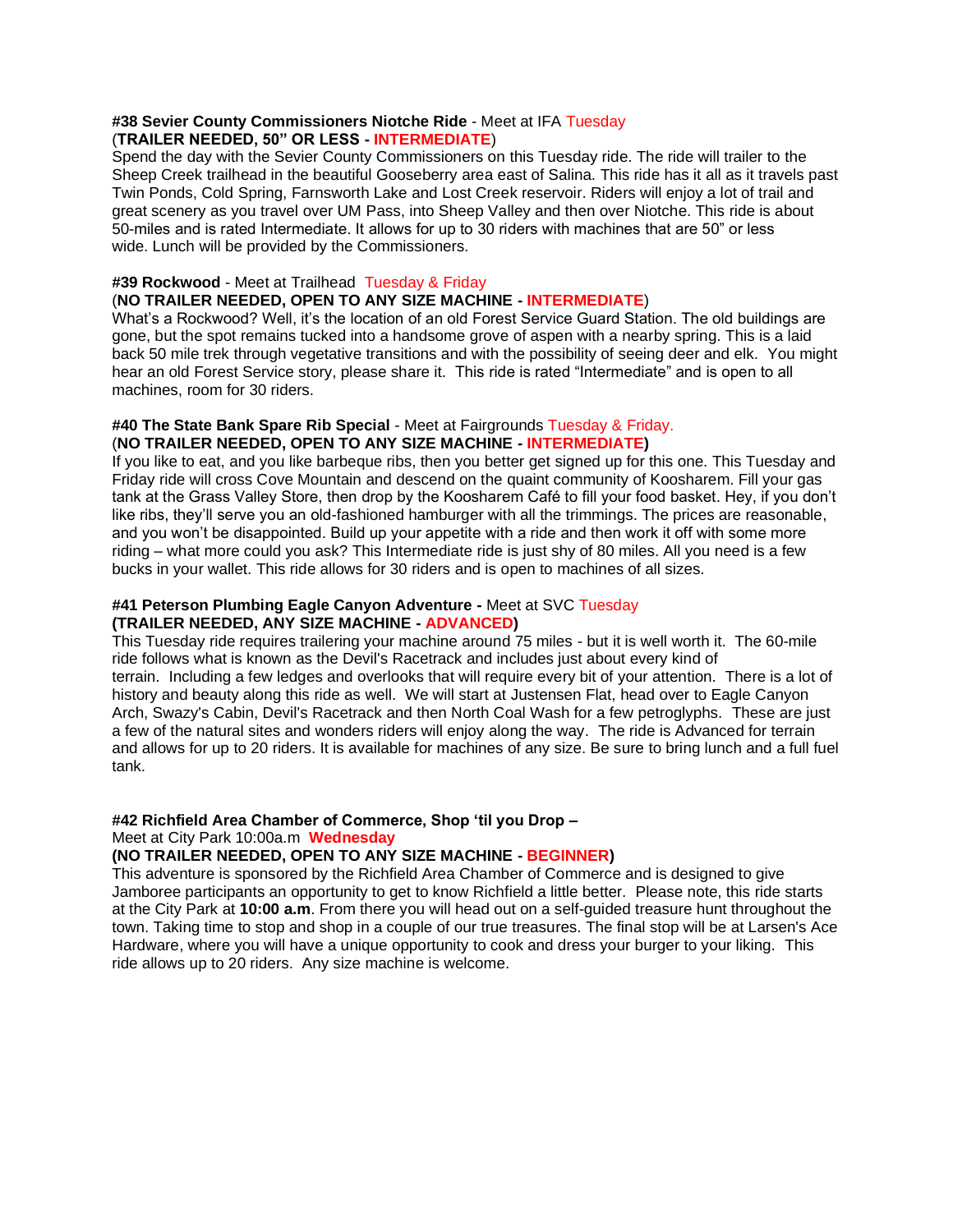#### **#43 Goin' to Gooseberry with Ellis** - Meet at IFA Thursday (**TRAILER NEEDED, 50" OR LESS - ADVANCED**)

Sponsored by Ellis's Country Auto Salvage in Aurora. This full day ride is offered on Wednesday and goes up a segment of the Old Spanish Trail and there may be some stories of the Black Hawk War in the mid 1860s. Then it's up the Great Western Trail past Maple Springs. This ride is dedicated to Paul Swapp whose vision for the trail system and the Jamboree has helped to make them what they are today. Thanks, Paul! The ride is 50 miles, rated Advanced for the rocky terrain. It is limited to machines 50" or less and there's room for 20 riders.

## **#44 Freddy's Coca-Cola Classic** - Meet at City Park Tuesday

(**NO TRAILER NEEDED, OPEN TO ANY SIZE MACHINE - ADVANCED**)

This is a long one folks! No joking! And it's sponsored by Coca-Cola!! Participants will weave and bob from Richfield all the way to Parker Mountain and return via Monroe and Cove Mountains. Did we mention that this one will be over 100 miles and won't pass any gas stations! You know what that means. We have to keep this one moving along to make it home before the sun sets. This ride is offered on Tuesday, is open to any size machine and rated Advanced because of miles. We have room for 30 riders. Make sure to bring a good lunch and some tasty snacks for your guide.

## **#45 Rivers and Woods** - Meet at SVC Tuesday

## (**TRAILER NEEDED, OPEN TO ANY SIZE MACHINE - ADVANCED**)

This Tuesday ride has everything you want – a good long ride, three creeks and plenty of mountain scenery! The ride requires that you trailer to Monroe. From the trailhead the ride will proceed to the Deer Creek near Hoovers and then up onto and through the Tushars where you will go past and/or through Fish Creek, Shingle Creek, and Dry Creek before coming off the mountain and back to Monroe. This ride is definitely Advanced for both the terrain and distance (about 95 miles). Ride will take 30 riders. Pack a lunch and come enjoy all the fun this ride has to offer.

## **#46 Cutrz Lost Creek** - Meet at IFA Wednesday

### (**TRAILER NEEDED, 50" OR LESS - ADVANCED**)

This Wednesday ride requires riders to trailer their machines 18 miles north to Salina. The journey will take riders up Lost Creek escape route all the way to Lost Creek Reservoir. The ride will take a couple of challenging side trails that will require you to have 4-wheel drive. We will be traveling about 70 miles. The ride is limited to 50 inch or less machines. It has been rated Advanced for terrain and has room for 30 riders.

#### **#47 Sand Ledges** - Meet at Fairgrounds Tuesday & Thursday (**NO TRAILER NEEDED, 50" OR LESS - ADVANCED)**

This Tuesday ride will take riders east from the Fairgrounds into areas traveled by Chief Black Hawk. The ride will take a couple of challenging 50" trails that will require you to have 4-wheel drive. The Sand Ledges and Rose Meadow are just a few of the things we will be traveling past on our journey. The ride is limited to machines 50" or less. It has been rated Advanced for terrain. We will be traveling 50 plus miles so bring a good lunch. This ride has room for 30 riders.

#### **#48 Capitol Reef Special** - Meet at Fairgrounds Thursday (**TRAILER NEEDED, 50" OR LESS - ADVANCED**)

This ride may visit Hell Hole, Velvet Ridges, Bicknell Bottoms, The Castle, Gorilla Rock, Thousand Lakes, and Boulder Mtn. This ride is held on Thursday and has some of Utah's best kept secrets with views that will knock your socks off, including spectacular views of Capitol Reef National Park, Boulder Mountain, Henry Mountains and some of the most remote canyon country in the nation. Spend a little time playing, or watching others play, on the Velvet Ridges – an open riding area that simulates sand dunes, except with better traction that will get your adrenaline flowing! Participants will have to trailer their machines 65 miles to the Great Western Trail trailhead in Torrey. The ride will consist of about 35 miles of dirt, sand, rock, clay, water and a little pavement. The vistas will amaze! We should finish the ride in time for you to drive your truck another ten miles or so down the highway to Capitol Reef National Park. It is well worth it if you haven't been there before. We usually get back into Richfield by 5 or 6 that night. There is room for 20 Advanced riders, and it's open to units 50" or less.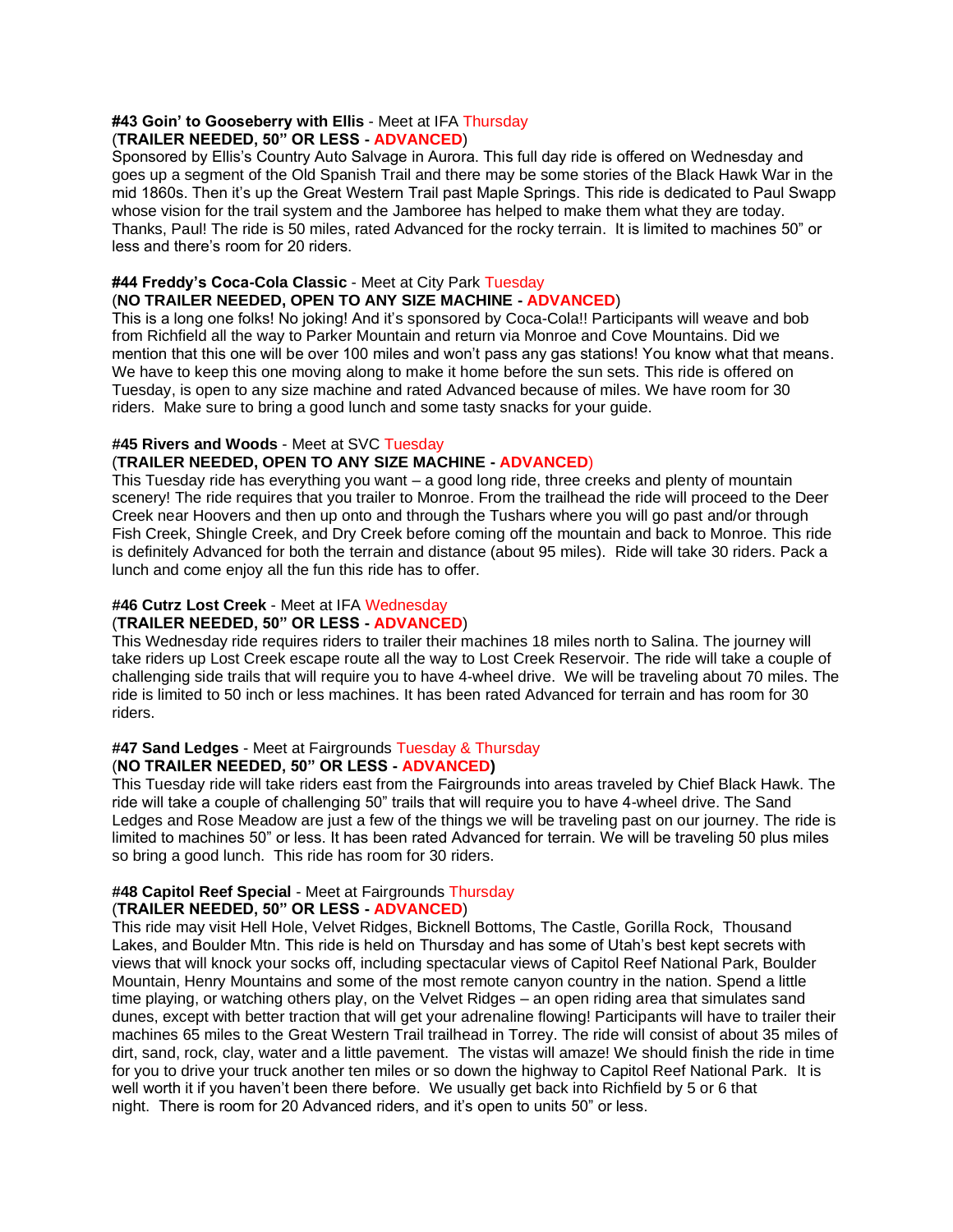#### **#49 Comfort Inn's Up and Over, Around and Down** - Meet at City Park Thursday **(NO TRAILER NEEDED, OPEN TO ANY SIZE MACHINE - ADVANCED)**

We will be making our way up and over Monroe and Cove mountain as we stop for some interpretive stories about pioneer logging, mining, and livestock grazing. This ride is over 80 miles long and is sponsored by the Richfield Comfort Inn. The ride is rated Advanced for the length only. It is open to any size machine and room for 30 riders.

## **#50 Precipitous Journey** - Meet at City Park Wednesday (**NO TRAILER NEEDED, 50" OR LESS - ADVANCED**)

This ride is presented by the Richfield KOA and involves one very steep and challenging "Oh Crap" trail. This 50-mile ride takes you into Flat Canyon and then up that "precipitous" trail. We'll finish with a trip around Indian Peak and back to Richfield. This Wednesday ride is for Advanced ATV riders, 4-wheel drive machines only 50" or less wide, and no riding double. There is room for 20 advanced riders.

## **#51 Parker Mountain** - Meet at Fairgrounds Wednesday

## (**TRAILER NEEDED, OPEN TO ANY SIZE MACHINE - INTERMEDIATE**)

Visit Parker Mountain and hopefully spot some antelope. Parker Mountain is a unique geophysical region where the Colorado Plateau meets the Great Basin. This 65-mile ride follows the road systems that traverses the entire Parker Mountain Plateau. Greater sage grouse, Utah prairie dog, and antelope are common species in this vast open landscape. This Wednesday ride is leisure in nature but is rated as Intermediate for length of the ride. It is open for machines of any size. You will have to trailer 40 miles to the Parker Mountain turnoff on Highway 24. The ride is open to 20 riders. Make sure you pack a lunch!

#### **#52 Sheriff's Ride** - Meet at City Park Thursday

## (**NO TRAILER NEEDED, OPEN TO ANY SIZE MACHINE - INTERMEDIATE**)

This ride will be held on Thursday during the week of the Jamboree and will give you the opportunity to ride with some of Sevier County's finest! The ride will be guided by the local Sheriff and some of his Deputies and will weave in and out of the local canyons before stopping at the gun range for a Dutch oven lunch and some shooting. The real question is … can you outshoot the Sheriff? The ride is Intermediate and will allow for up to 25 riders. All machines are welcome – regardless of size – but you must bring along your own shotgun and/or pistol as well as the ammunition.

## **#53 Can Ams Scones at Sunset –** Richfield City Park Tuesday

## **(NO TRAILER NEEDED, OPEN TO ANY SIZE MACHINE - ADVANCED)**

This ride is sponsored by Can Am and will meet at the Richfield City Park at 2:00 pm on Tuesday and make its way up the mountain west of Richfield. We will take a few detours to enjoy our favorite trails and see some sites along the way, ending up at an overlook near Devil's Armchair. Bring a dinner along to enjoy and binoculars if you have them - there may be some deer or elk on the ridge below. After dinner, we will make some Utah scones with honey butter for dessert and then watch the sunset. We expect to arrive back in Richfield after dark so be sure to bring along plenty of warm clothes. This ride is for machines of any size and will allow up to 30 riders. The ride is rated as Advanced for both some steep and rocky trail sections as well as the fact that the ride comes off the mountain in the dark.

#### **#54 Butch Cassidy Special** - Meet at Home Depot Tuesday (**TRAILER NEEDED, 50" OR LESS - ADVANCED**)

Leaving from Circleville, this ride is offered on Tuesday and will allow you to ride back through time along the same canyons and ridges that Robert Leroy Parker, aka "Butch Cassidy," rode as a youth. Places like Wades Canyon, Buck Ridge, Rigger Park, Big Flat and Puffer Lake await your riding expertise. You will be required to trailer your ATV approximately 50 miles to Circleville. This ride has been rated Advanced and will challenge your riding skills. It's a 60-mile ride up through the Tushar Mountains. In addition, at the end of the ride, or maybe before, you will have a chance to visit the boyhood home of Butch himself. This ride allows for 30 riders and is for machines that are 50" or less.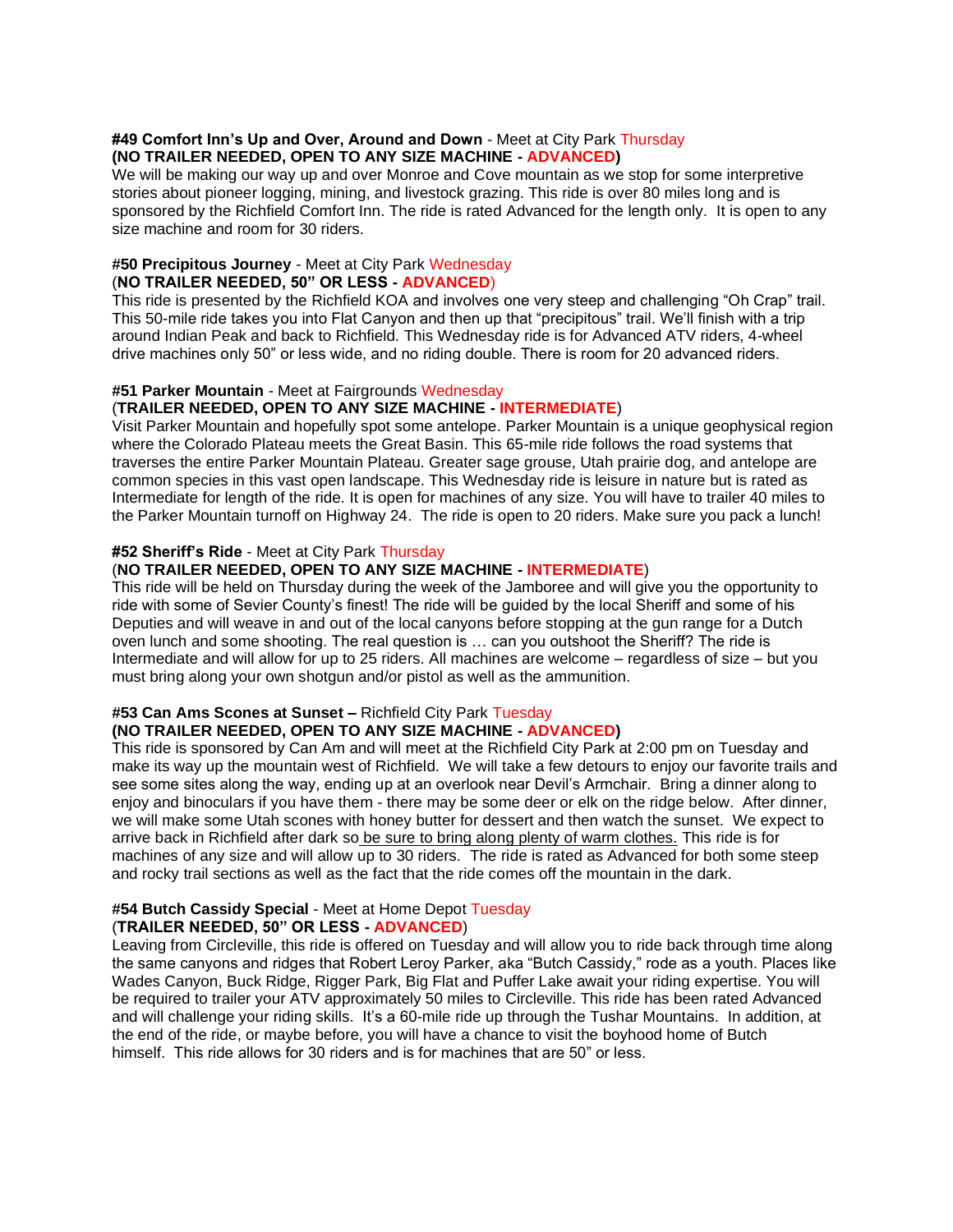#### **#55 Nothing Like It In The World Ride**- Meet Home Depot Thursday (**TRAILER NEEDED, OPEN TO ANY SIZE MACHINE - INTERMEDIATE**)

Meet at Home Depot with your machines and we will head for Koosharem; about 30 miles. This Intermediate ride is open to any size machine. Lorenzo Hans "Renzo" Larsen (1910-1988) tended sheep and created art for forty years up on the Fish Lake Plateau. Learn how and why he did it and enjoy a beautiful ride at the same time. We'll have you home mid afternoon and you will be loaded with history and art that you will never forget. This ride is open to 30 people.

### **#56 Anthony Flat/Bull Valley** - Meet at Fairgrounds Wednesday (**TRAILER NEEDED, 50" OR LESS - ADVANCED**)

This Friday ride is 40 miles in length. We make our way to the Gooseberry exit along Interstate 70. From there, it will take in the trails that make up the north side of the Gooseberry system. Bring along a lunch, a camera, and a healthy appetite for riding. The ride is limited to 30 individuals, is for Advanced riders due to terrain and is for machines that are 50" wide or less. Similar to Anthony Flat/Water Hollow

#### **#57 Skyline Recreation Six Miles to the Skyline** - Meet at Uhaul Thursday (**TRAILER NEEDED, 66" or LESS MACHINES - INTERMEDIATE**)

This Thursday ride is sponsored by the crew at Skyline Recreation! It is one that should not be missed. After trailering to the Palisade State Park, this ride will travel up Six Mile Canyon and onto the beautiful Skyline Drive. The ride will travel north along the Skyline to the National Forest Sign marking 10,897 feet. Maybe those with a GPS can check that for us. The overlook, on a clear day, will allow you to see the edge of Colorado! Then it is east to Duck Fork reservoir and then the ride concludes in Mayfield canyon before returning to the trailhead. Pack a lunch and come enjoy this 50-miles ride with us. This ride is Intermediate with some advanced sections, allows for machines up to 66" and will cap at 20 riders. Please note the 66 inch width restriction is based on natural restrictive points; anything wider will not make it through the trail.

#### **#58 Ogden's Casto Canyon** - Meet at Ogden's Wednesday **(TRAILER NEEDED, 50" OR LESS - INTERMEDIATE**)

Do you know the difference between Bryce Canyon and Casto Canyon? You can ride your wheeler up Casto Canyon! This Wednesday ride has beautiful red rock "Hoodoos'' and long needle pines just like Bryce. First, we'll trailer south of Richfield 87 miles to the trailhead just past Panguich. After unloading, we'll wind up Casto Canyon amongst the majestic long needle pines and "Hoodoos". One of the hardest things about this ride is trying to decide what you don't want a picture of, so don't forget your camera. After topping out of Casto, we'll head back down Lime Kiln Canyon and down the valley to the trucks. We will cover 35-40 miles of dirt, sand, and gravel roads and trails. It is rated Intermediate and is well worth the trip! There is room for 20 riders.

# **#59 Allstate Insurance Powerline** - Meet at City Park Wednesday

## **(NO TRAILER,** *60"* **OR LESS - ADVANCED)**

This trail was recently approved and developed for ATVs and UTVs and we are happy to be able to include it in the jamboree this year. This Wednesday ride leaves from the Richfield City Park, so there is no trailer needed. We will head south out of Richfield to the town of Elsinore where we will jump onto the powerline trail. The trail then continues south across the west bench, past the town of Joseph, where it drops into Fremont Indian State Park. From there we will head up toward Kimberly Ghost Town, where we will make a loop and then head back. This ride is sponsored by Todd Gleave Insurance. Lunch will be provided and some prizes will be given out along the way. The ride is about 70 miles, There is room for 30 machines *60"* or less and is rated advanced for one section that drops into Fremont Indian State Park.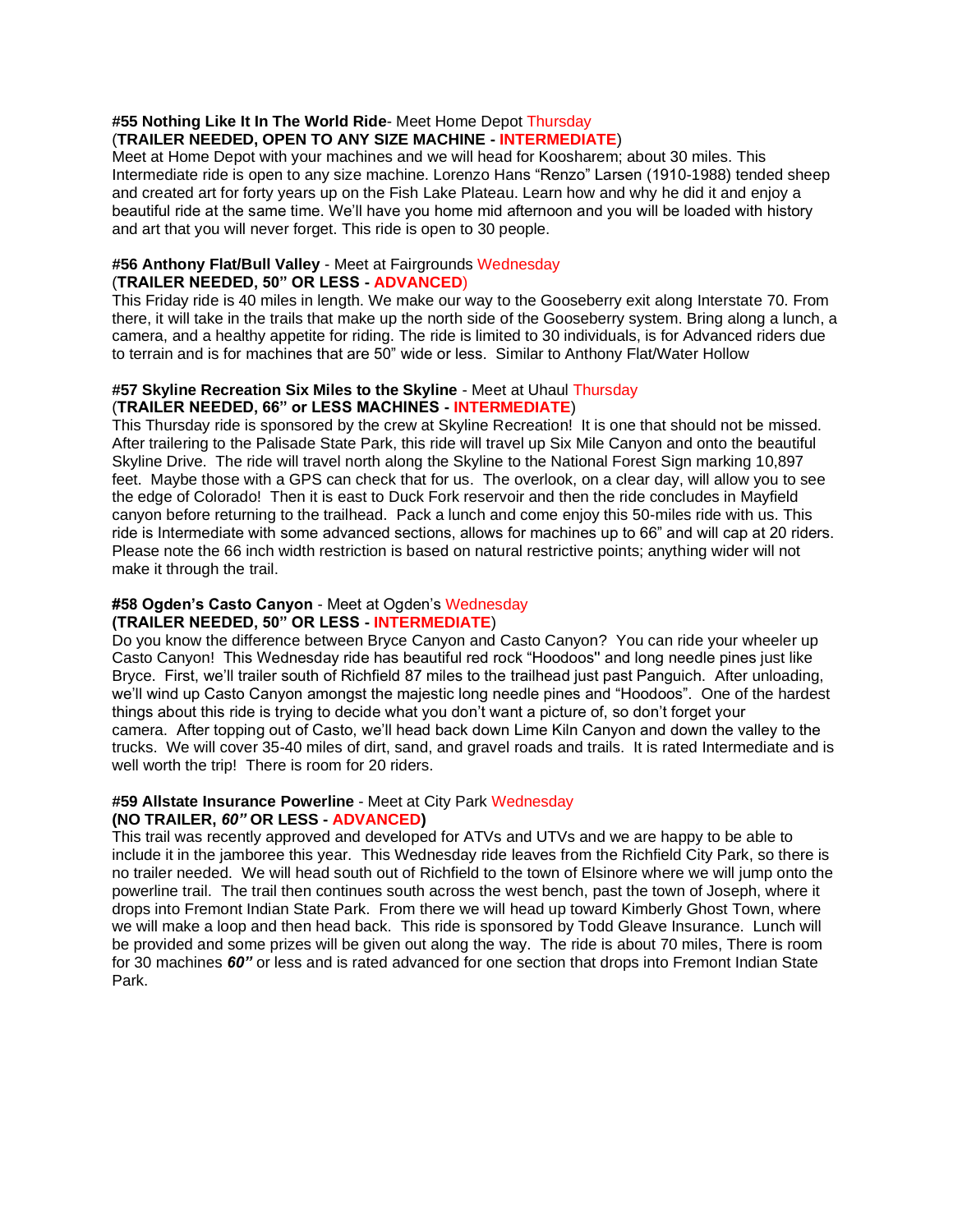#### **#60 Barney Lake** - Meet at Ogden's Thursday **(TRAILER NEEDED, 50" OR LESS - ADVANCED)**

This Thursday ride will travel south across the valley to a place called "Poverty Flat". Then up an old pioneer road (trail now) and on to Manning Reservoir. We then go to Barney Lake and down the Barney Lake OHV trail back to Poverty Flat and back to Richfield. Expect to see beautiful fall foliage and hopefully some wildlife. The lakes are serene and a great place to skip a rock across. We will travel about 65 Miles on roads and trails. Please no double riding on ATV's on this ride, due to steep climbs this ride is Advanced (50" UTV's can take a passenger). Don't forget your lunch! There is room for 30 Advanced riders.

# **#61 Shooting Star** - Meet at City Park Thursday

# **(NO TRAILER, OPEN TO ANY SIZE MACHINE - BEGINER)**

We head up the West mountain to the rim of Cottonwood Canyon. This is a great place for pictures so don't forget your camera. Make sure to bring lunch on this 50-mile ride. We will be stopping at Lone Mahogany to eat. From there we will make our way to 2 rare finds, a meteor landing and Far Out, before heading back into town. This ride is for 30 riders and is open to any machine.

## **#62 Fly Fishing Trifecta** - Meet at IFA Monday & Wednesday

## **(TRAILER NEEDED, OPEN TO ANY SIZE MACHINE - INTERMEDIATE)**

This ride will be held on Monday and Wednesday and will require you to trailer your machine to Loa, about 50 miles from Richfield. We will ride our machines about 20 miles to the West slope of Boulder Mountain. There you will fish for Brook Trout, Grayling and Tiger Trout. You must possess a current Utah fishing license (can purchase a one day license at wildlife.utah.gov) and bring your own fly-fishing equipment. This is a great way to enjoy the best our mountains have to offer. Make sure to pack a good lunch. Only 8 riders will be allowed each day.

## **#63 Info West - Canyon of Gold** - Meet at SVC Monday

## (**TRAILER NEEDED, OPEN TO ANY SIZE MACHINE - INTERMEDIATE**)

The ride is held on Monday and requires that you trailer your machine 28 miles south to Marysvale City Park. During the ride you will visit the Ghost Town of Bullion and Miners Memorial Park where you will have an opportunity to step back in time to an era when steel was driven by hand and tons of muck was hauled to the mill in search of Gold. You will head on to the top of Alunite Ridge, well above timberline, where we'll look for Mountain Goats and measure how big the sky is at the top of the mountain. Then it is a downhill run through Cottonwood and back to Marysvale. The ride is 35 miles long with some challenging spots. You do not want to forget your camera or lunch. It is rated Intermediate, allows 30 riders, and machines of all sizes are welcome.

#### **#64 Mussentuchit** - Meet at IFA Wednesday

## **(TRAILER NEEDED, OPEN TO ANY SIZE MACHINE - INTERMEDIATE)**

This Thursday ride is considered to be leisurely and scenic. There are no size restrictions so come one come all! It is an all-day ride that will run through about 70 miles of high desert. We will be seeing places like Last Chance Desert, Moroni Slope, Horse Heaven Hills, and Solomon's Temple. It would truly take a book to describe the beauty of this land and its vistas. The ride is limited to 20 riders and an Intermediate ride. You will need to trailer your machine up Salina Canyon about 50 miles. We will head out from there. Make sure to pack a good lunch and gas.

#### **#65 Daniels Canyon - Broadhead Lake** - Meet at Frontier Village Friday **(TRAILER NEEDED, 50" OR LESS - ADVANCED)**

Trailer to Koosharem Reservoir, turn east across the dam, unload and head up Daniels Canyon This rocky climb to 10,000 ft in elevation will challenge your technical driving abilities and machines suspension! Then you will make your way over to the Broadhead Lakes trail, then drop down to the Sand Ledges and back to your vehicles. This trail is limited to 50" or less machines and is rated as Advanced due to the rocky technical driving sections in Daniels Canyon. It is limited to 20 riders.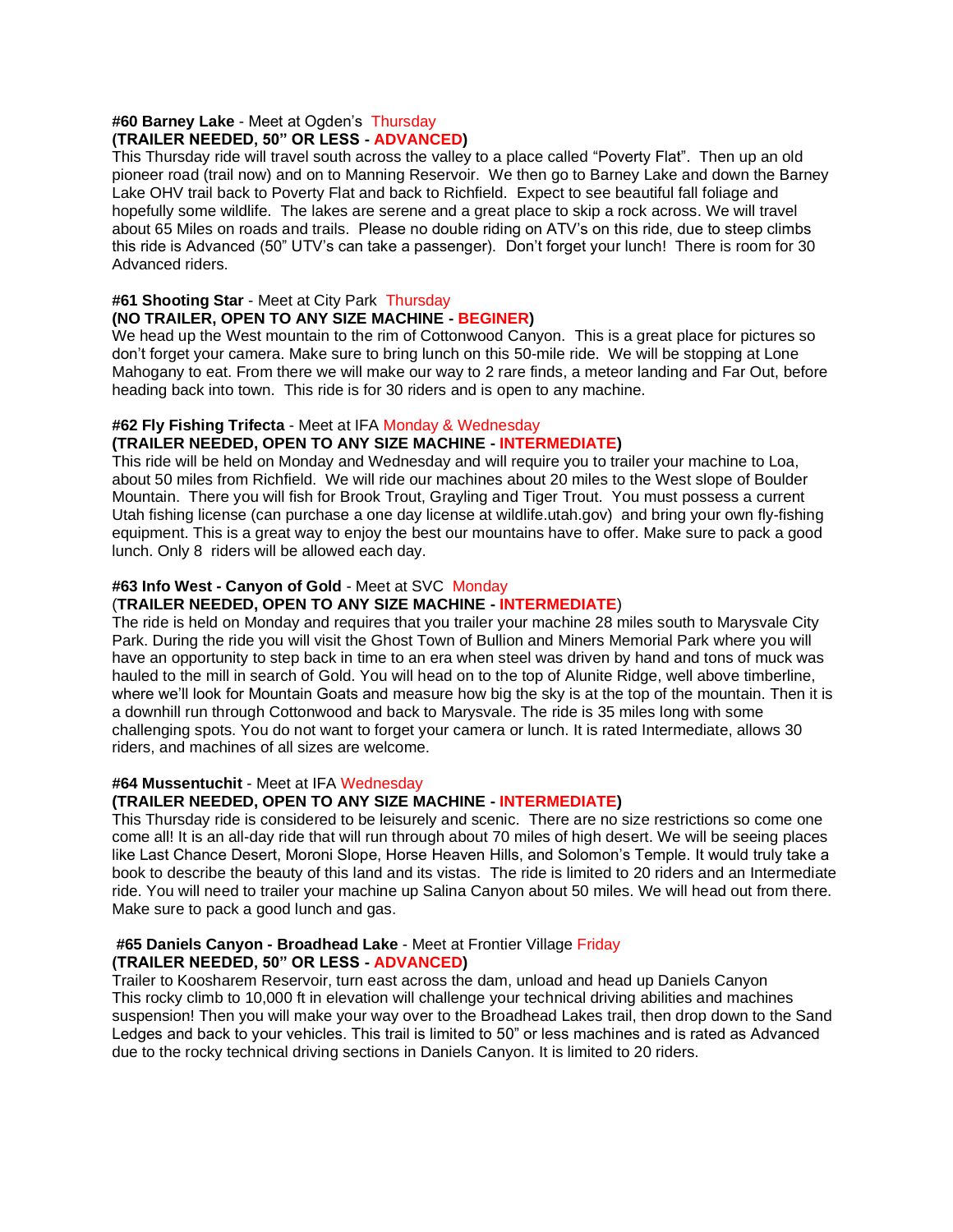#### **#66 The Ellis Rocks Ride -** Meet at IFA Monday **(TRAILER NEEDED, 50" OR LESS - INTERMEDIATE)**

This ride will leave from the Aurora City Park, a small town north of Richfield. You'll head southeast into the hills and spend the day seeing a country once heavily occupied by Native Americans when the area was first settled by pioneers. You'll travel roads and trails that take you past Black Mountain, Mud Springs, the Rocks, with a stop at Rex's Reservoir for a short break to grab a snack. Then you'll head down past Josiah Springs and Squaw Ledge before circling back to Aurora. This ride is rated as Intermediate due to some road traveling and overall length but still has some short sections that border on the Advanced rider levels. This leisurely ride is intended for folks to immerse themselves in an area that was crucial to the survival of the early settlers of the Sevier Valley. This ride is open to 25 riders.

### **New #67 Copper Globe Mine Ride -** Meet at Frontier Village Tuesday and Thursday **(TRAILER NEEDED, 50" OR LESS - ADVANCED)**

This ride will take you through the desert of the San Rafael Swell. Our destination is the Copper Globe Mine. This ride is rated as advanced, due to the trail condition when returning from the mine. There are several steep, rocky stairsteps that must be climbed. Please note: If you lack experience, or are hesitant upon seeing these portions of the trail, SAY SOMETHING to a guide. We have several very experienced guides who are willing to drive your machine over this portion of the trail, or have other methods to make sure you are able to get up these portions of the trail safely. The mine site is located in Emery County, at an elevation of 7,041 feet. It operated from March 1899 all the way to December 1997! You will have to trailer your machine approximately 1 hour from Richfield. You will take Exit 114 off of I-70, then follow the frontage road approximately 1.5 miles to Justensen Flats. We will unload there, and start the ride. The site of the mine has old buildings that were used by the original miners, and lots of other stuff to explore. Along the way, keep your eye open for the wild horses that live in this part of the desert. You might even win a prize if you spot one! This is a nice ride, with lots of beautiful scenery. A large portion of this ride is on maintained county roads. This ride requires you to bring lunch, snacks, lots of drinks and don't forget to bring a camera and some binoculars! Ride is approximately 35-40 miles and will be limited to 25 riders only for both days. If you miss signing up for the Tuesday ride, you can sign up for the Thursday ride!

## **New # 68 Midnight Glow Run with Full Drawn Designs –** Meet at City Park Thursday **(NO TRAILER NEEDED, OPEN TO ANY SIZE MACHINE - ADVANCED)**

This ride is sponsored by Full Draw Designs of Monroe and will meet at the Richfield City Park at **6:00 pm on Thursday evening**. After introductions and some instruction, we will travel across the Sevier Valley east to Glenwood. We will make our way up onto Cove Mountain taking a few side trails along the way and stopping occasionally to see if we can get one of the local bull elk to talk back to us. Then we will make our way to a cabin where we will have hot chocolate and doughnuts before hitting a few more trails in the dark and then returning down the mountain and back to Richfield.. Be sure your machine has plenty of lights and you have lots of warm clothes. Also, you won't be watching for cones at the junctions - it's going to be glow sticks. The ride is for machines of any size and for up to 30 riders It is Advanced due to most of the ride taking place in the dark.

#### **New # 69 Indian Peak, Legends and Lore -** Meet at Fairgrounds Friday **(TRAILER NEEDED, OPEN TO ANY SIZE MACHINE - BEGINNER)**

This ride is on a dirt road and easy trail for any size machine. You will be required to trailer 31 miles to Koosharem. We will travel up the east side of Monroe Mountain where we will take in breathtaking views with frequent stops where local natives Val and Carma Norman will be treating us with legends and lore along the way. Navajo tacos will be served at a nearby cabin. The ride is 25 miles long with stops at Indian Peak, Koosharem Guard Station, Monroe Peak Towers, and Little Monroe Creek. There will be room for 30 riders.